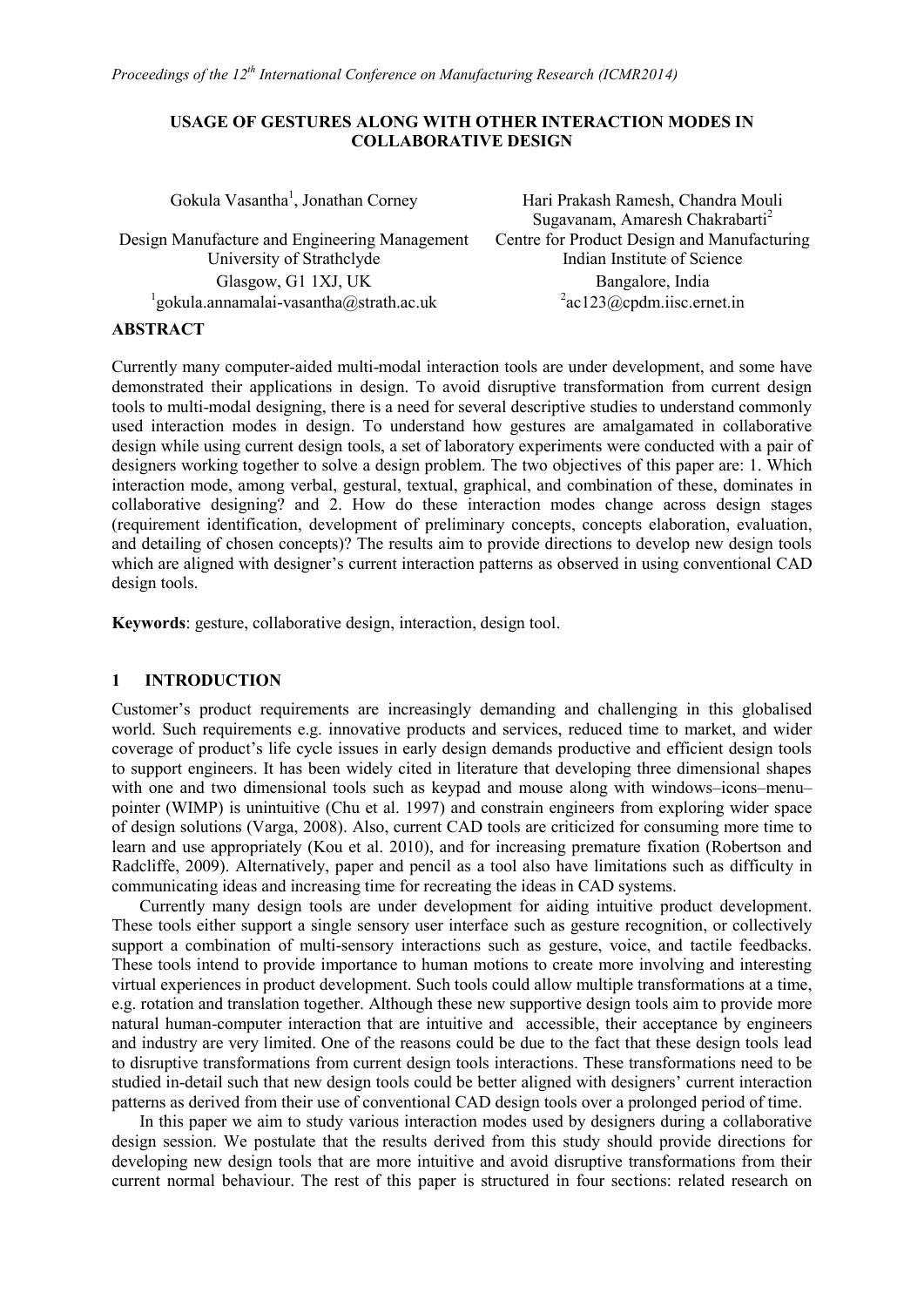multi-modal design studies and latest tools proposed in literature, research questions and methodology, results obtained from descriptive studies, and conclusions and further work.

### **2 RELATED LITERATURE**

Designers rated that they were satisfied only with the average value of 3.31 on a Likert scale of 1 to 5 (1-most dissatisfied and 5-most satisfied) for overall design functions in traditional CAD systems, and on the average value of 3.12 with user interfaces (UI) (Ye et al. 2006). To support advanced design functions and UIs, many advanced CAD design tools are in development to support designers to develop quicker and more creative designs through natural and intuitive human-computer and human-human interfaces. Various input and output systems are explored such as eye motion tracking, auditory information, gesture tracing and haptic feedback. Kou et al. (2010) demonstrated knowledgeguided inference for voice-enabled CAD. The key advancement in this work is to implement a flexible voice-enabled CAD system, where users are no longer constrained by predefined commands. The critical benefit of this work could be eliminating the chance of design intent misinterpretation and capturing user intent effectively. Kou et al. demonstrated that 40-50% of mouse movement can be reduced using the proposed voice-enabled CAD system. Jowers et al. (2013) evaluated an eye tracking interface for a two-dimensional sketch editor, whereas Fuge et al. (2012) proposed threedimensional (3D) sketch-based user input for rapid creation and modification of freeform surfaces inside an augmented reality environment involving a glove-based interface and a head-mounted display.

Vinayak et al. (2013) developed a hand gesture based interactive, creative-expression system for creating 3D shapes using intelligent generalized cylinders. The authors' claim that this system allows for faster creation of 3D shapes with minimal training. Along with single mechanism development, many multiple interaction mechanisms have been demonstrated. Song et al. (2014) proposed gaze and finger control interface for 3D model manipulation in CAD application. They reported that independent gaze pointing interfaces increase the intuitiveness of zooming task, and support user experience with higher intuitiveness than a mouse. MozArt prototype interface (speech and touch) explored multimodal inputs for conceptual 3D modelling for novice CAD users (Sharma et al. 2011). Ye et al. (2006) developed LUCID system by mapping designers' requirements such as simple, natural, easy, direct sensory feedback, intuitive and 3D sketching into two-handed operation, haptic interaction, stereoscopic display, sound feedback, and 3D input and output systems. The VR-based HCIs so developed had received higher values than traditional mouse/keyboard interfaces. Lastly, brain–computer interface headsets for 3D CAD modelling for substituting conventional computer mouse- and keyboard-based inputs are also studied (Shankar and Rai, 2014).

Despite the significant amount of research in this area, it has been noted that still none of these VR-based CAD systems have made an impact on conventional CAD systems' evolution (Ye et al. 2006). Ye et al. (2006) highlighted that in order to provide more responsive user interfaces (UIs) for conceptual design, there is a need for high level, understandable and effective UI specifications from practical case studies. They noted that these identified UI specifications should reveal the real needs and expectations from designers when they perform design work using CAD systems.

There are not many studies that intend to identify requirements for advanced CAD design tools. One of the important studies was conducted by Chu et al. (1997). Chu et al. focused to determine the requirements for a multi-sensory user interface having different input and output mechanisms in a virtual environment for typical activities in product shape design. Twenty one industrial designers rated the following mechanisms independently and also with different possible combinations on a scale of 1 to 10: eye motion (visual), voice commands (auditory) and hand motion/gesture (tactile) for input mechanisms, and 3D stereoscopic vision (visual), auditory feedback (auditory) and haptic feedback (tactile) for output mechanisms. In the single input mechanism, the total averages for voice command (7.8) and hand motion/gesture (7.7) are similar and are both much higher than eye motions (3.5). In the single output mechanism, the total average for visual output (9.3) is higher than that for auditory (5.2) and tactile output (4.1). The results show that a single interaction mechanism can only provide 50% to 60% usefulness and helpfulness in achieving requirements for product shape design in a virtual environment, whereas multiple interaction modes can acquire 80%. Another investigation with multi-sensory user interface of a Virtual Reality (VR) System pointed that voice commands are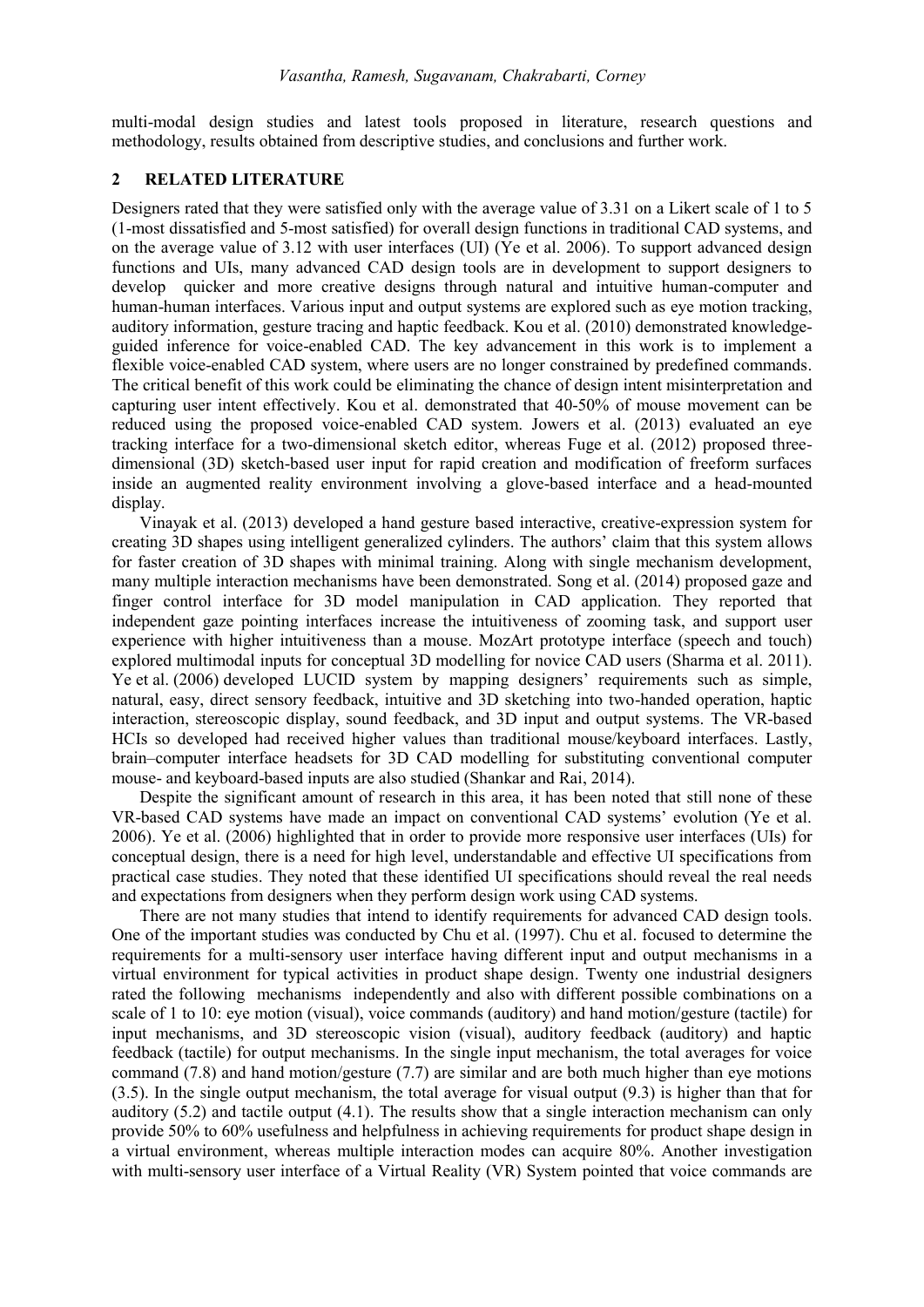effective in operation activations such as rotating viewpoint, creating entities, and deleting entities; the hand and locator with its pointing beam and button clicking inputs were found to be highly effective for navigation, entity selection, and in 3D re-location of entities. Hand actions and motions were also found to be useful for complex 3D manipulations of entities and for dynamically changing an entity's dimension in the VR-CAD system (Chu et al. 2002). They claimed that VR system could be most useful when there are more design steps, which may be required to create complex parts. The traditional systems could consume 3 to 4 times the time taken in VR systems to create complex parts.

Although evaluation of VR systems claimed that they are natural, intuitive, has effective interface and are less time consuming than conventional CAD systems, still conventional CAD systems are mostly in-practice. We postulate that the acceptance rate of advanced CAD systems could be high, if these systems were aligned with designer's interaction modes derived from using conventional CAD systems. In this paper, we studied the most frequently used interaction modes in collaborative design using conventional CAD tools. We believe that these results provide directions to develop advanced design tools which are better aligned with a designer's current interactions patterns, and augments well with conventional CAD design tools.

### **3 RESEARCH QUESTIONS AND METHODOLOGY**

To avoid disruptive transformation from current conventional CAD tools to multi-modal designing, there is a need for several descriptive studies to understand the commonly used interaction modes in design with conventional CAD tools. To understand interaction modes in collaborative design while using conventional CAD tools, the following research questions are addressed in this paper:

- 1. Which interaction modes among verbal (voice-based), gesture (body motion to convey information), text, graphical, and combination of those dominate in collaborative designing?
	- a. How do interaction modes vary between original and redesign processes?
- 2. How do interaction modes vary across a design process (requirement identification, preliminary concepts, concepts elaboration, evaluation and detailing of chosen concepts)?
- 3. How do interaction modes vary with product and process information?

To answer these questions, a set of laboratory experiments were conducted with a pair of two designers working together to solve a design problem. Table 1 illustrates the structure of the design experiments conducted. We conducted three experiments each in the original and redesign processes. Each group worked on a different design problem to facilitate understanding on variety of interaction modes used in design. Figure 1 illustrates the experimental set-up used to conduct collaborative design. We used two laptops and a SMART Board<sup>TM</sup> for all six experiments. We have chosen Rhinoceros<sup>®</sup> CAD as the conceptual CAD software for these experiments. All the original design documents were given at the start in the redesign experiments. The research questions are answered from captured video recordings and transcribed audio protocols. Table 2 shows a sample transcription and coding of interaction modes. We used verbal, gesture, text, graphical, and combination of those to classify interaction modes. Product- and process are classified based on whether each transcribed portion is concerned about objects being designed or about how to design.

|                 | Original Design |    |    | Redesign |                              |                |
|-----------------|-----------------|----|----|----------|------------------------------|----------------|
| Design problem  | D1              | D٦ | מח | D1       | $\mathbf{D} \mathbf{\Omega}$ | D <sub>2</sub> |
| Design group    | Gl              |    | G3 | G4       | 65                           | Jθ             |
| (two designers) |                 |    |    |          |                              |                |

Table 1: Structure of the design experiments.

| Table 2: Sample transcription coding for interaction modes. |  |  |
|-------------------------------------------------------------|--|--|

| Design protocol transcription            | Design stage   |         | Product/Process   Interaction modes |
|------------------------------------------|----------------|---------|-------------------------------------|
| filters in that headphone; I thought the | Requirement    | Product |                                     |
| noise is coming outside that system      | Identification |         |                                     |
| ya its outside the system                |                | Product |                                     |
| and now it is crystal clear sound        |                | Product | V+T                                 |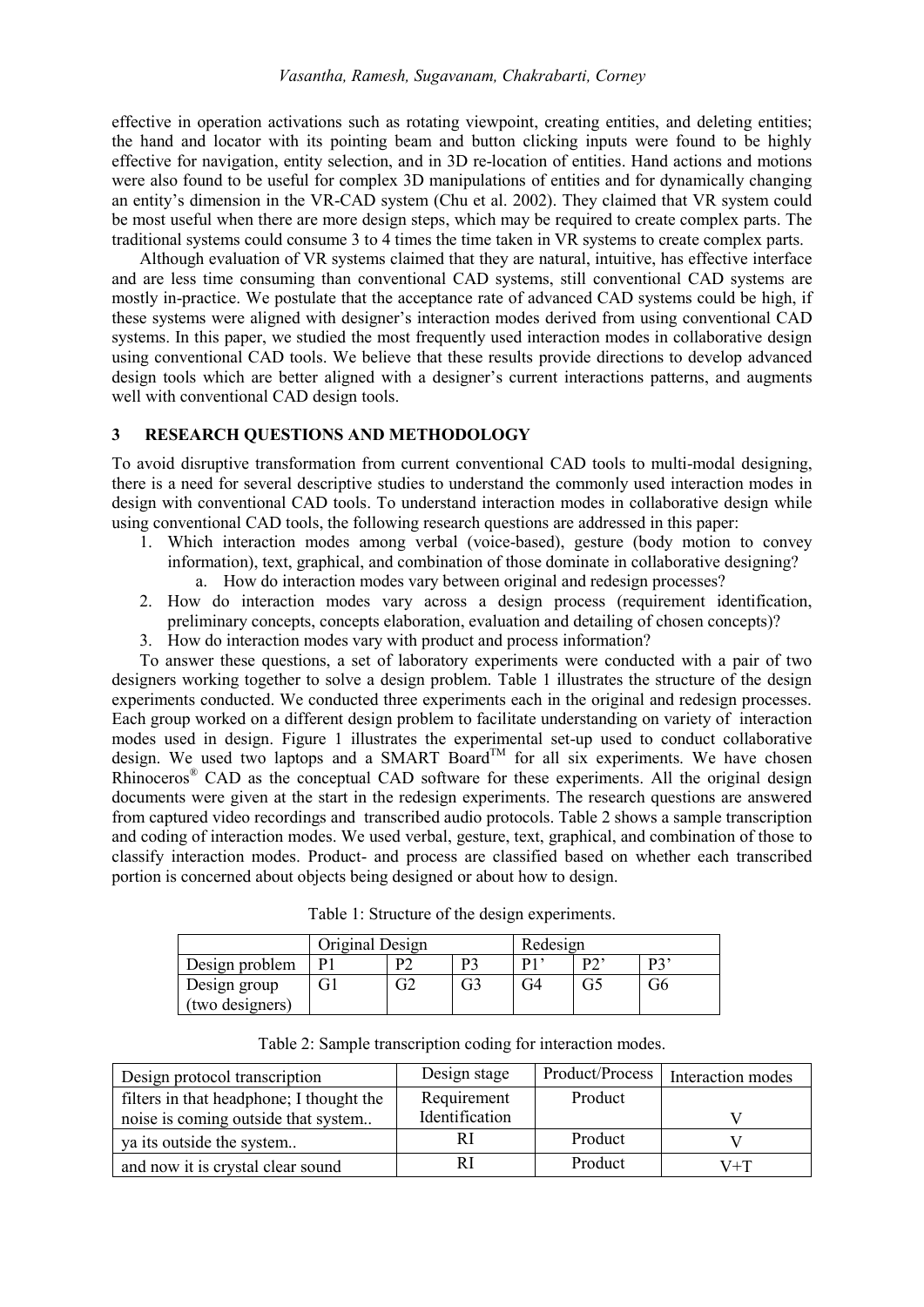

Figure 1: Experimental set-up of collaborative design.

# **4 RESULTS**

The subsequent sub-sections answered the research questions from the analyses of the six experiments.

# **4.1 Interaction modes**

Figure 2 illustrates the distribution of usage of interaction modes in the original and redesign experiments. It is quite clear from this figure that the interaction modes 'only verbal', and 'verbal and gesture' are most frequently used in both original and redesign experiments. These interactions together occupy 81.2% (53.9% and 27.2%) and 86.5% (65% and 21.5%) of interaction occurrences in the original and redesign experiments respectively. It is worth noting that the occurrences of interaction modes are almost similar irrespective of different design problems and designers in the six groups. These results illustrate that although multi-modal interactions are required in designing, developing advanced systems with complete mix of eye motion, voice commands, hand motion/gesture (tactile), 3D stereoscopic vision, auditory and haptic feedback could lead to exaggeration and overdoing to actual needs. Another finding is that in any of the original and redesign experiments, gesture interactions have never been identified independently. Gesture interactions were either part of verbal, verbal and graphical, verbal and text, or verbal, text and graphical. This result should be taken into account before committing to the many gesture alone design tools in development.



Figure 2: Interaction modes distribution in the original and redesign experiments.

## **4.2 Interaction modes across design stages**

Figure 3 details the interaction modes used across design stages in the original and redesign experiments. In both original (37.9%) and redesign (29.4%) experiments, the usage of 'only verbal'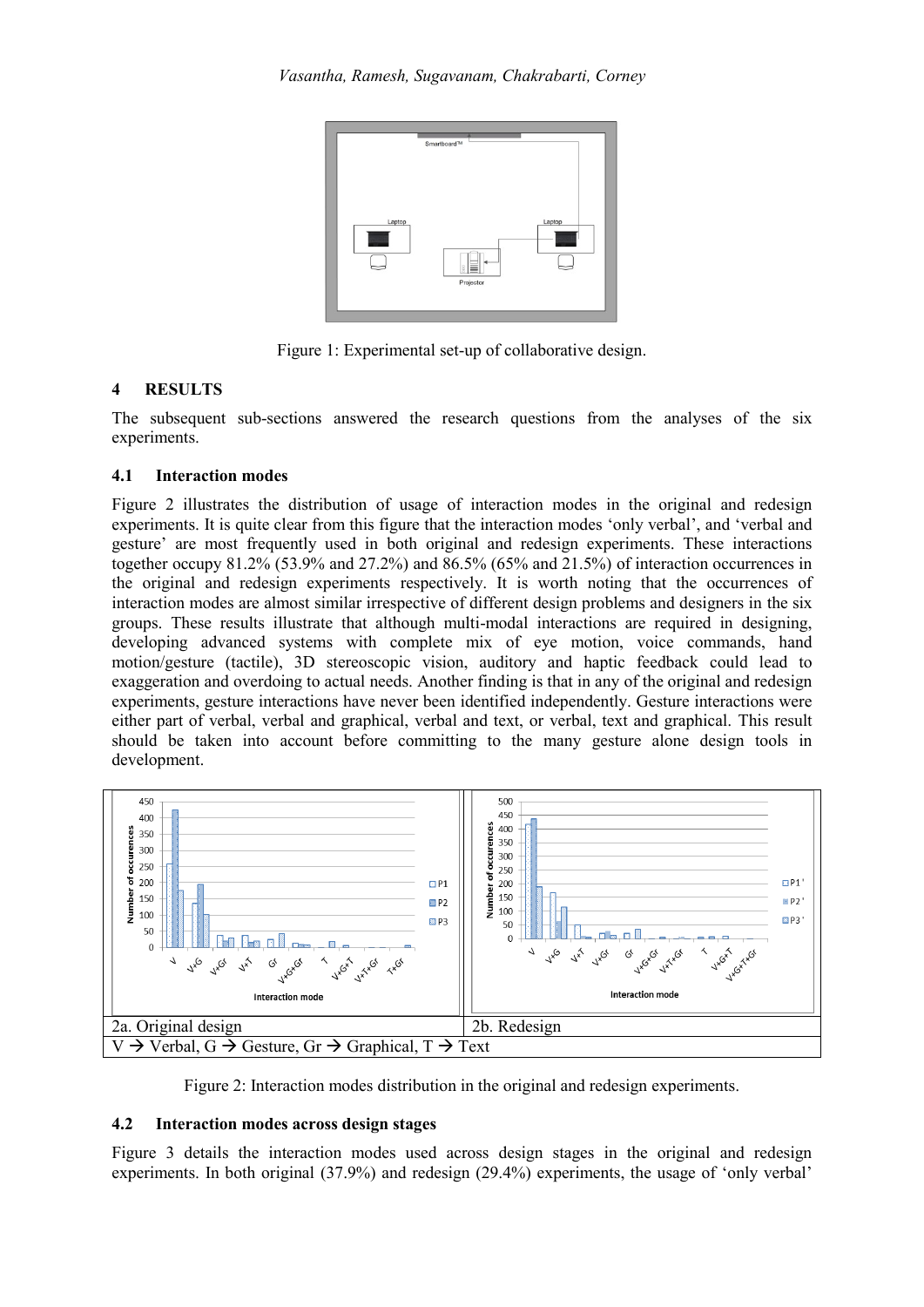interaction dominates much in the 'detailing concept' stage than other initial stages. This observation is interesting because almost all the interactions in the detailing concept stage were carried out in front of Rhinoceros® CAD software. This result suggests that advanced design CAD tool should incorporate a mode where designers are allowed to interact naturally through verbal communication without any tool usage disturbances. Another observation is that the 'only verbal' interactions is somewhat lower at the preliminary concept stage for both in original (10.9%) and redesign (12.8%) experiments. For the preliminary concept stage, designers had mostly used SMART Board<sup>TM</sup> tool. These results show that there will be changes within a single interaction mode itself for using different design tools. The 'verbal and gesture' interaction predominates in the detailing concept stage in the original experiments (32.9%), whereas it predominates in the concept exploration stage in the redesign experiments (33.6%). This variation illustrates how usage of the interaction modes varies between the original and redesign processes.



Figure 3: Interaction modes distribution across design stages in the original and redesign experiments.

### **4.3 Interaction modes for product and process design information**

Comparing Figures 4a and 4b illustrates that the 'only verbal' and 'verbal and gesture' interaction modes predominate both in product and process design information. A very similar interactions trend between the original and redesign processes is observed for product information (Figure 4a). Product design information used eleven different types of interaction modes, whereas process information used only four interaction modes. This difference represents that product information should be supported with many interaction modes than process information.



Figure 4: Interaction modes distribution across product and process information in the original and redesign experiments.